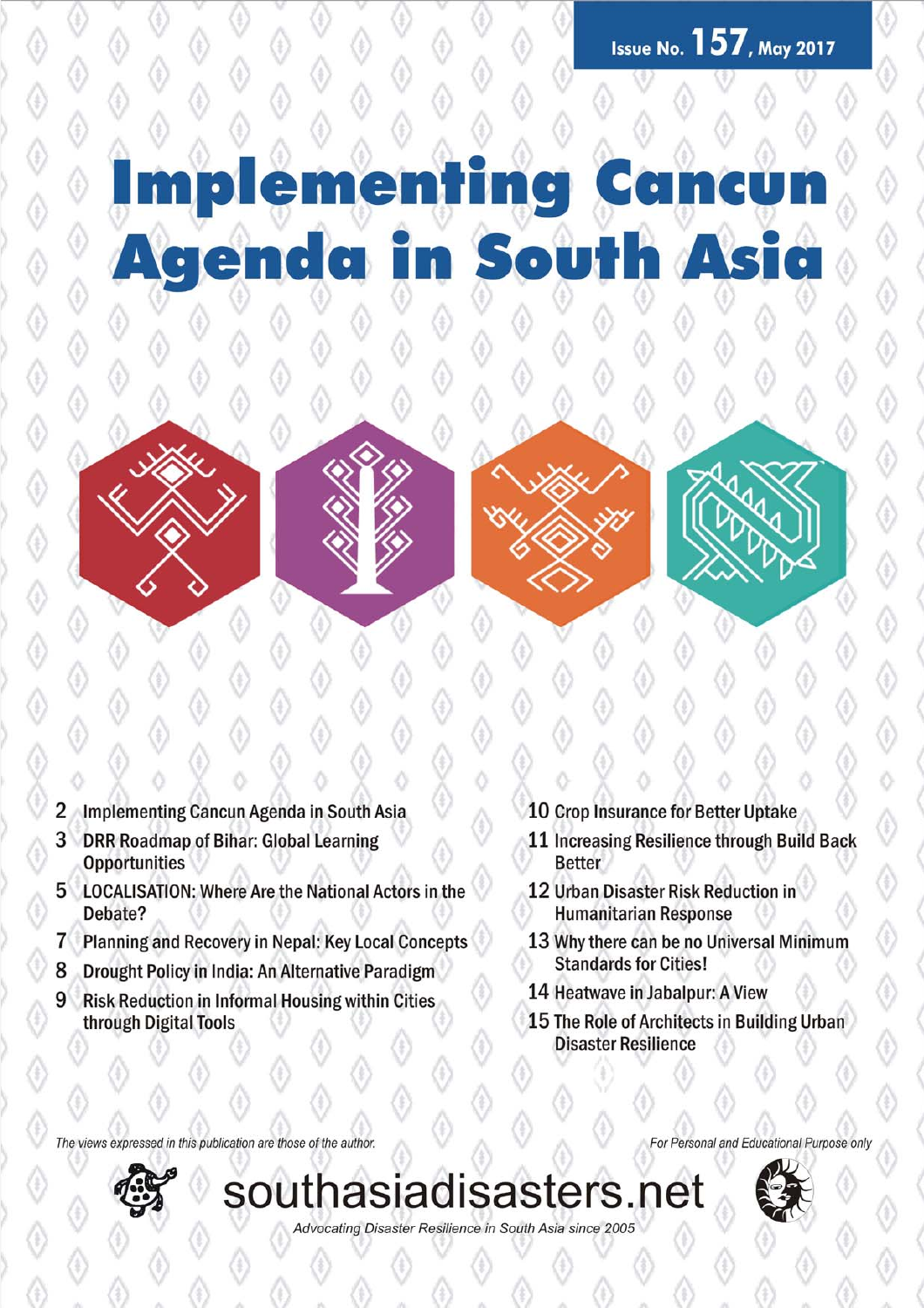### ABOUT THIS ISSUE

**I**<sup>t</sup> has been two years since 187 countries around the world t has been two years since 187 adopted the Sendai Framework for Disaster Risk Reduction (SFDRR) as the principal instrument to pursue the imperative of resilience for countries, communities, individuals and businesses. The two years since the adoption of SFDRR have been anything but uneventful. The occurrence of disasters like the Nepal Earthquake (April 2015), Chennai Floods (Nov-Dec 2015), the 2016 drought in India all highlight the need to keep a track on the progress of SFDRR for achieving its purpose. Therefore, it is critical to take stock of how well SFDRR has been implemented across all levels.

The Global Platform for Disaster Risk Reduction (GPDRR) 2017 was held on  $22^{\text{nd}} - 26^{\text{th}}$  May,  $2017$  at Cancun, Mexico to analyze the progress of the implementation of SFDRR. This issue of Southasiadisasters.net focuses on the 'Implementing Cancun Agenda in South Asia' and highlights the important concerns which the Global Platform should address to achieve resilience outcomes. The chief themes highlighted in this issue include the need for good subnational plans, a renewed focus on cities in terms of resilient housing and extreme weather events, leveraging of technology to help the marginalized and use and challenges of localized planning in achieving the mandate of SFDRR.

As the 6th edition of this important platform, GPDRR 2017 can pave the way for a stronger and more sustainable movement to reduce disaster risk worldwide that leads to increased responsibility for strengthening resilience to disasters.

– Kshitij Gupta, AIDMI

### INTRODUCTION

# Implementing Cancun Agenda in South Asia

 $\overline{J}$  hat will it take to implement the Cancun agenda in South Asia?

Perhaps the most important requirement in the region are subnational roadmaps for Disaster Risk Reduction (DRR) implementation. In this regard, the state of Bihar in India has offered a way ahead that is systematic and system wide. Other subnational authorities in South Asia wide can learn from this process that was supported by UNICEF, argues Shri Vyasji from Bihar in this issue.

Secondly, local agencies in South Asia need to play a more central role to implement and innovate the outcomes of the Cancun agenda. Focus must be on local capacities, partnerships, participation, coordination, and visibility, as suggest by Koenraad Van Bradant from Global Mentoring Initiative, Switzerland.

Thirdly, local planning predicated on local knowledge and context needs to be leveraged for the implementation of the Cancun agenda. For instance, the recovery effort in Nepal offers a prime example of what can be done in a dynamic political situation in the aftermath of a disaster. Dr. Govind, Member National Planning Commission, Government of Nepal gives an excellent list of concepts that have worked for Nepal so far.

Fourthly, any approach or strategy for DRR in South Asia needs to factor in drought as one of the greatest threats in the region affecting the livelihoods of millions among the rural poor and adversely affecting nutrition outcomes for women and children. Dr. Pandey from Bihar argues for an alternative paradigm for drought management in South Asia.

Fifthly, the use of digital tools to serve the most poor and marginalized communities in South Asia is indispensable to achieving the mandate of the Cancun agenda. Marco Ferrario and Swati Janu offer a way to promote digital tools for risk reduction.

But the above mentioned strategies cannot be successful if they are not covered with risk transfer measures such as crop insurance, argues Dr. David M. Dror with examples. This is the sixth item for implementation of Cancun agenda in South Asia. As an architect, David Smith, suggests a new and a more risk sensitive role for architects in the region. For, without risk sensitive architects we will continue to build unsafe homes and settlements in South Asia.

Sangita Goswami, as a citizen, draws our attention to the increasing impact of heatwaves on citizens and cities and the eighth item on agenda is heatwave action planning in South Asian cities.

However, we should not rush to make a standard list of items to implement as there cannot be a universal minimum standard for cities or citizens, suggests Joohi Haleem. Bhaswar Banerjee suggests pre-crisis market mapping to reduce disaster risks in cities of South Asia.

And ninth, Gerald Potutan argues that we must go back to Build Back Better concept with more energy and concentration as this remains an area where far more can be done. And in this light South Asia Disaster Report (SADR) 2016 by Duryog Nivaran featured in the end comes handy.

The Cancun Agenda offers many doors to enter into its local, concrete implementation.

– Mihir R. Bhatt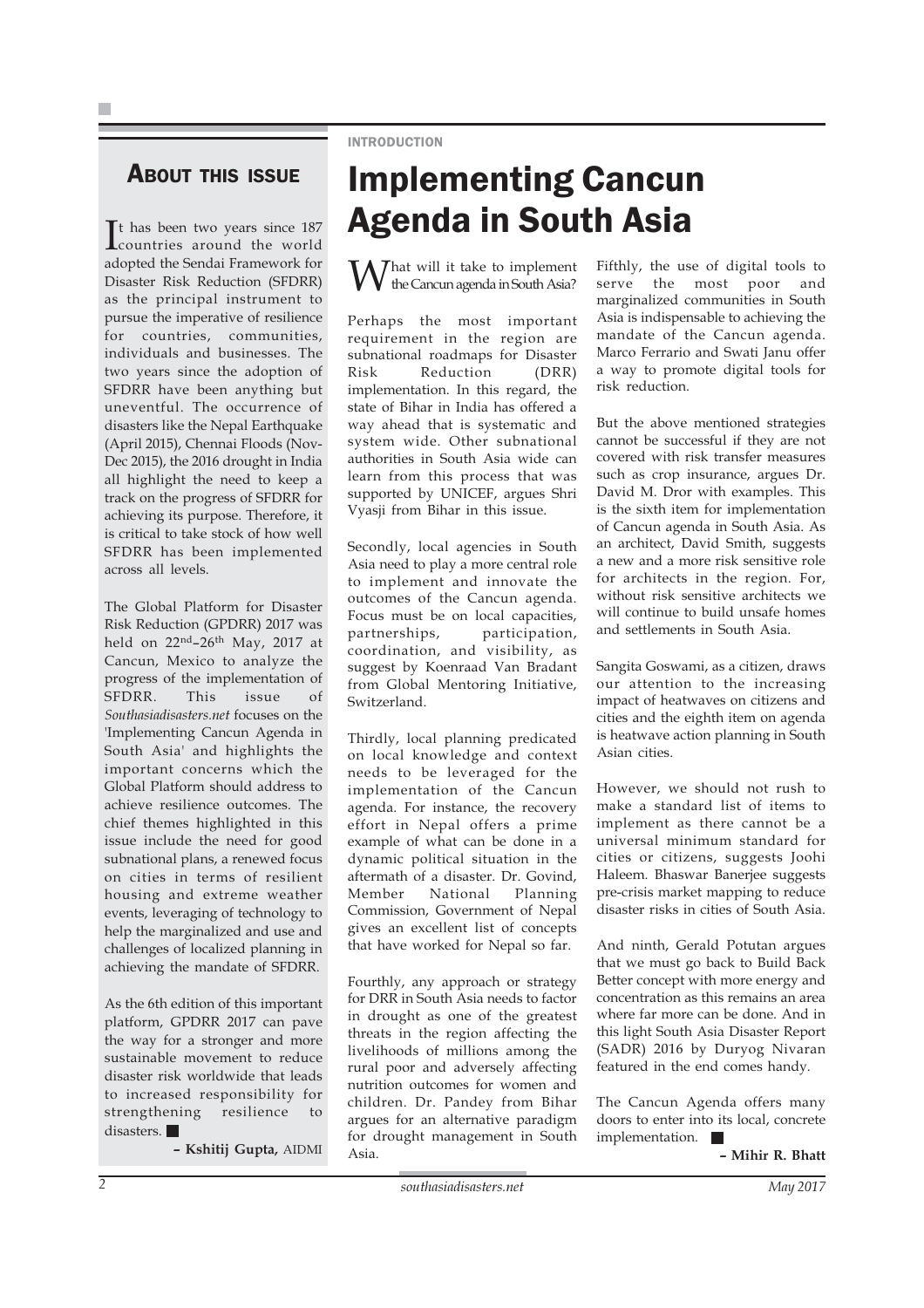SUB-NATIONAL DRR

### DRR Roadmap of Bihar: Global Learning **Opportunities**



First Bihar Conference on Disaster Risk Reduction (BCDRR), Bihar.

The year 2015 emerged as a<br>landmark year for furthering the resilience agenda globally. The third World Conference on Disaster Risk Reduction (3rd WCDRR) was held in March, 2015 in Sendai, Japan. The conference was attended by high level delegations from 187 countries including the Indian delegation led by Union Home Minister. The conference deliberated on the post-2015 agenda for DRR and adopted the Sendai Framework for Disaster Risk Reduction (SFDRR) building upon the experiences gained in implementation of International Framework for Action for the International Decade for Natural Disaster Reduction (1989), Yokohoma Strategy for a Safer World (1994), the International Strategy for Disaster Reduction (1999) and Hyogo Framework for Action (2005). The SFDRR is a comprehensive 15 year (2015-2030) framework with 7 Global targets and 4 priority areas.

Taking lessons from past experiences, the SFDRR stresses the need for "enhanced work to reduce exposure and vulnerability, thus preventing the creation of new disaster risks and accountability for disaster risk creation are needed at all levels." It exhorts that "more dedicated action needs to be focused on tackling underlying disaster risk drivers, such as the consequences of poverty and inequality, climate change and variability, unplanned and rapid urbanization, poor land management and compounding factors such as demographic change, weak institutional arrangements, non-risk informed policies, lack of regulation and incentives for private disaster risk reduction investment, complex supply chains and limited availability of technology."

The 7 targets set out in the SFDRR chiefly focus on the reduction of disaster mortality, reduction in the number of affected people, reduction of direct disaster economic losses

and damages to critical infrastructure and basic services. Targets also speak about enhancement of global cooperation to developing countries in tackling disaster situations, national and local DRR strategies by countries and increased availability of and access to multi-hazard early warning systems. The priority areas are: understanding disaster risks, strengthening disaster risk governance to manage disaster risk, investing in DRR for resilience and enhancing disaster preparedness for effective response and to build back better in recovery, rehabilitation and reconstruction.

Taking forward the targets and priorities outlined under SFDRR, the State Government of Bihar decided to develop a 15 year DRR Roadmap in the specific context of the State which is a multi-hazard prone. The 28 out of 38 districts in Bihar are flood prone, whole of the State falls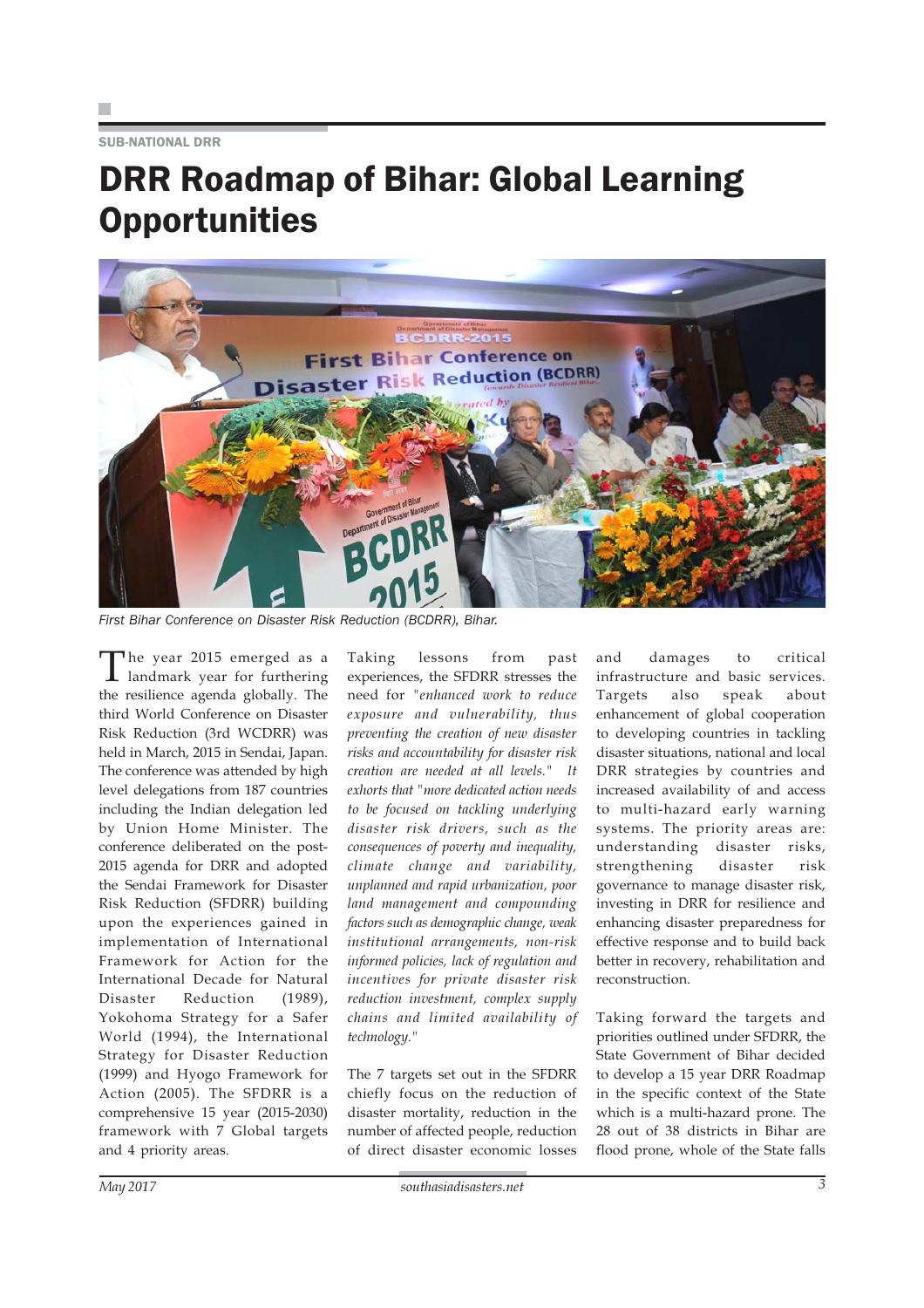under seismic zones V, IV and III, droughts have of late become regular phenomena and during summer season the country side suffers heavily because of fire incidents. In addition, the State suffers on account of cyclonic storm, high speed winds, cold and heat waves, lightening, boat accidents, road/rail accidents and drowning incidents. It is a common knowledge that in disaster situations the State Governments are the responders and accountable and the Central Government extends cooperation as and when necessary. Hence, the State took the initiative of working out DRR strategy in the local context without waiting for any strategy at the national level.

Accordingly, the First Bihar Conference on DRR (1<sup>st</sup> BCDRR) was organized by State's Disaster Management Department on 13-14 May, 2015 in Patna which was inaugurated by Chief Minister, Bihar. The mood of the conference received a boost by announcement of CM Bihar who declared that "disaster affected persons have first right over the Government treasury". The conference saw the presence of senior national and State level officials including NDMA/BSDMA members, CSOs, PRI representatives, experts, community members including children from the most

disaster prone districts and district officials. This was the first organized attempt to prepare a DRR Roadmap by an Indian State after 3rd WCDRR to apply the SFDRR into practice. The BCDRR was conceptualized and organized around 18 themes drawn from the SFDRR, wherein the targets and priority areas agreed between 187 countries including India in the SFDRR were interpreted and contextualized in accordance with local disaster situations and strategies needed to tackle them. A total of 84 panelists and 550 participants animatedly discussed the issues and specific actions that needed to inform Bihar's DRR Roadmap in 18 thematic sessions. The contextualization process accounted for:

- Vulnerability of the State to multi-hazards
- Progress made towards DRR in the State
- New and emerging disaster risks the State is facing/may face in future due to climate change, and
- The priorities and aspirations of the people and Government of Bihar.

At the end of the conference a Patna Declaration was unveiled by the Minister of Disaster Management Department Reiterating Government's resolve to work



related disasters (viz. rail, road, Validation Workshop on Disaster Risk Reduction Road Map (2015-30), Bihar.

towards a Resilient Bihar. The input which emerged in the conference was one of the primary sources for formulation of the Roadmap. A drafting committee comprising of State level officials, BSDMA, UN agencies and other CSOs began the work of drafting through an intense participatory and consultative process. The emerging draft was shared with stakeholders and all inputs received were duly considered by the drafting committee. The revised draft was shared with experts, officials and stakeholders in a Validation Workshop held on 8-9 January, 2016 and after final revision the Bihar DRR Road map, 2015-2030 was finally approved by the State Cabinet on 28 April, 2016.

Bihar DRR Roadmap has been guided by 15 fundamental principles and rests on 5 pillars. The guiding principles include primacy of rights of at-risk people and communities, participation of and action by at-risk communities, risk realization, polycentric governance, partnerships, coherence and consistency across policies, programs and plans, resilience in development, inclusive DRR, right to safe and secure environment, culture of preparedness and build back better. The pillars are: Resilient Villages, Resilient Livelihoods, Resilient Basic Services, Resilient Critical Infrastructure and Resilient Cities.

The SFDRR sets 7 global targets but the Bihar DRR Roadmap has adopted 4 targets as a local level strategy contextualized for the State to meet the objective of creating a disaster Resilient Bihar. The targets are:

- 1. Reduction of lives lost due to natural disasters by 75% of the baseline level by the year 2030
- 2. Substantial reduction in the lives lost due to transportation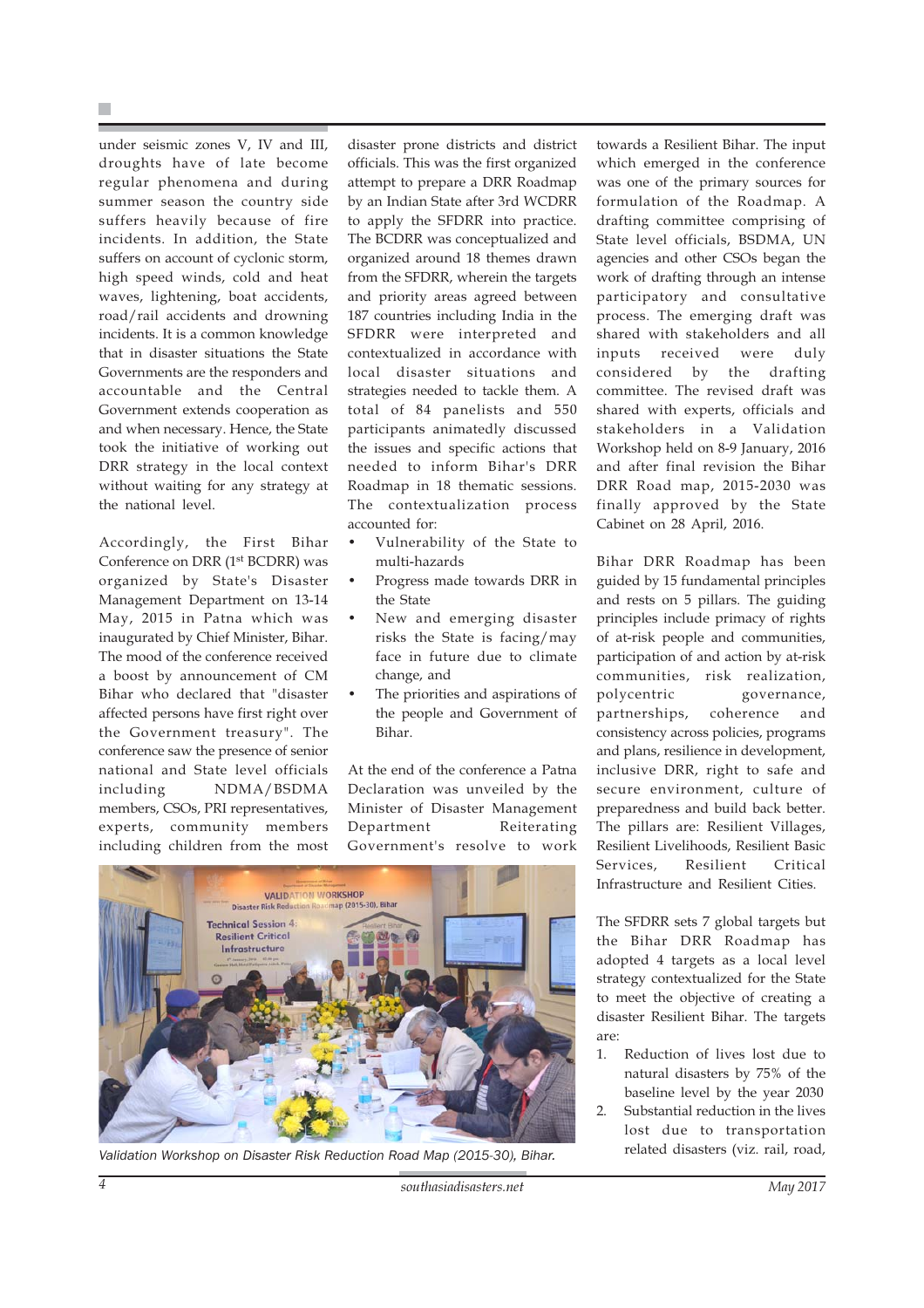H.

boat capsizing) over baseline level by the year 2030

- 3. Reducing the number of people affected by disasters to 50% of the baseline level by the year 2030, and
- 4. Reduction in the economic losses caused by disasters by 50% of the baseline level by the year 2030.

The activities to be undertaken under the Roadmap have been clearly assigned to 27 Government Departments and agencies. For every activity the nodal and supporting department/agency has been identified with a definite time line. The time lines are short, intermediate and long term each of 5 years duration. The roles, responsibilities and activities assigned to these 27 Government departments and agencies have been woven around the 5 aforesaid pillars. Realizing the challenges ahead in creation of a Resilient Bihar, the Roadmap envisages enabling policy architecture, implementation arrangements, robust monitoring and evaluation mechanism and budgetary provisions.

The Roadmap sets out actions to be undertaken at the State, District, City and village levels by various agencies and Government Departments. It envisages great roles for BSDMA and District Disaster Management Authorities (DDMAs) and tasks the DDMAs to prepare Village Disaster Management Plans (VDMPs). It also tasks Urban Local Bodies to prepare City Disaster Management Plans. Though the DM Act stops at preparing DM plans at district level, the Bihar Roadmaps takes one step further up to preparation of DM plans at city and village level. It also realizes that capacity constraint may hamper the implementation, hence capacity building of the implementation agencies have also been envisaged.

The States interested to carry forward the SFDRR framework can learn few points from the Bihar Roadmap. It is suggested that States may consider the following:

• States are accountable for Disaster Risk Reduction and Management in their respective States.

- Hence local strategies for DRR as envisaged under SFDRR should be framed by the State Governments and percolated down to the village level.
- Contextualization of SFDRR to address specific issues of the State
- Roadmap formulation process which is best if it is participatory involving multistakeholder consultation
- City and Villages bear the brunt of disasters, hence DM plans at these levels would greatly help in DRR
- Roles and responsibilities assigned to every Government Department and agency should be unambiguously spelt out in the Roadmap, and
- Enabling policy environment, implementation arrangements, budgetary provisions and monitoring mechanism should be clearly spelt out in the Roadmap.

– Vyas Ji, IAS (Retd), Vice Chairman, Bihar State Disaster Management Authority, Bihar

#### NEW PERSPECTIVES

### LOCALISATION: Where Are the National Actors in the Debate?

The 'humanitarian system' says it<br>wants to change. There is a sense that it is no longer 'fit for purpose'. Since the World Humanitarian Summit, 'localisation' has come up as one of the key pillars of that change. The default mode for crisis management should become one that relies on national and local capacities ('nationally owned' and 'nationally led'), only supplemented by international action if and for as long as needed.

What, however, does this mean in practice? So far, we can see six major areas of change emerging

- Funding: More direct and better quality funding to local actors: The commitment at the World Humanitarian Summit is to increase 'as directly as possible' funding to national actors from less than 1% today to 25% by 2020. National actors also demand better quality funding: longer term, more flexible, and covering core costs;
- Capacities: More effective support for stronger local and national capacities and less undermining of those capacities e.g. by hiring away the more qualified local staff;
- Partnerships: More genuine, 'partnerships' and less subcontracting relationships;
- A 'participation revolution': Fuller and more influential involvement of disaster and crisis-affected people in what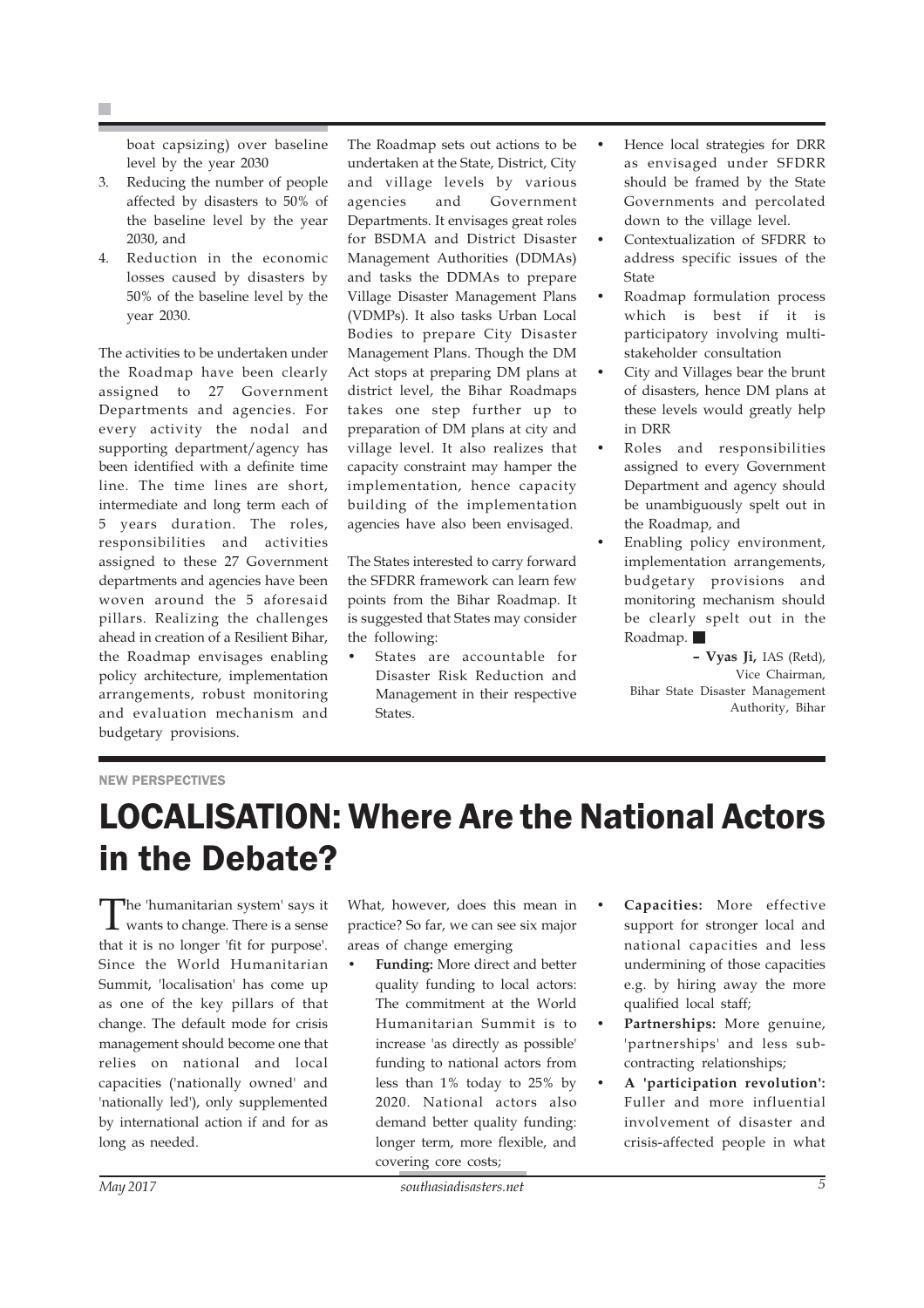and how relief is being provided to them.

- National actors in coordination mechanisms: Stronger and more influential participation in coordination mechanisms such as the 'cluster' arrangements;
- Visibility: Greater recognition and visibility for the efforts, roles, innovations and achievements of local actors;

In principle, this should be excellent news for the thousands of national and local actors that work on preparedness, early warning, response and recovery from disasters and conflict in so many countries around the world.

In practice, turning the 'localisation agenda' into a – different – reality, will be a deeply political struggle: Will the 'humanitarian industry' that has arisen over the past 30 years, be able to fairly radically transform itself, from within? At stake are significant amounts of money, but also the prominent visibility, operational roles and strong influence over decision-making of multilateral, bilateral and nongovernmental international relief agencies.

Some of the dynamics that may turn the 'localisation agenda' into another modest improvement of the global system 'as is', rather than a radical change, are already becoming visible:

More funding to national and local actors 'as directly as possible', justifies the continuation of 'fundingmediaries', the current discussion suggests that it should mean no more than one intermediary. But leaves open the question who decides what is 'possible'?



- After decades of public monies having been invested in 'capacity-strengthening' of national and local actors, we can see here an opportunity for another wave of such funding. Has all the previous investment then be ineffective, and if so, why, and what would be different now?
- 'Localisation' may not be possible or advisable in conflictsituations, because it is more difficult for national/local actors to adhere to the humanitarian principles of neutrality, impartiality and independence.
- 'Who is local' or 'how local are you': Some international agencies may claim that if their offices are registered in country, they count as 'local', or that the national member of their international federation or alliance is 'local'. More direct funding to such entities would count as progress towards the 'localisation' objective. 'Homegrown' actors, with no formal international connection, will not necessarily be able to access more funding on better terms;

The fundamental issue is between a technical or a political interpretation of 'localisation'. A technical interpretation puts the emphasis on 'proximity' to the crisis-area. If international agencies and their decision-making can 'decentralise', then localisation will have been achieved. The political interpretation sees it as a 'shifting the power', from international to national actors.

Problematically, the discussions and working groups on different aspects of 'localisation' are currently all concentrated in Western capitals like Geneva, New York and London. There is very little participation and input from 'national' actors. The international actors all point at NEAR as the platform that may convey their perspectives and demands with regard to 'localisation'. But NEAR at the moment is not in a position to do so. National actors need to make this their agenda, and drive and shape it from their point of view.  $\blacksquare$ 

– Koenraad Van Brabant, Independent consultant, Navigation 360 organisation, and a senior adviser to the Global Mentoring Initiative, Switzerland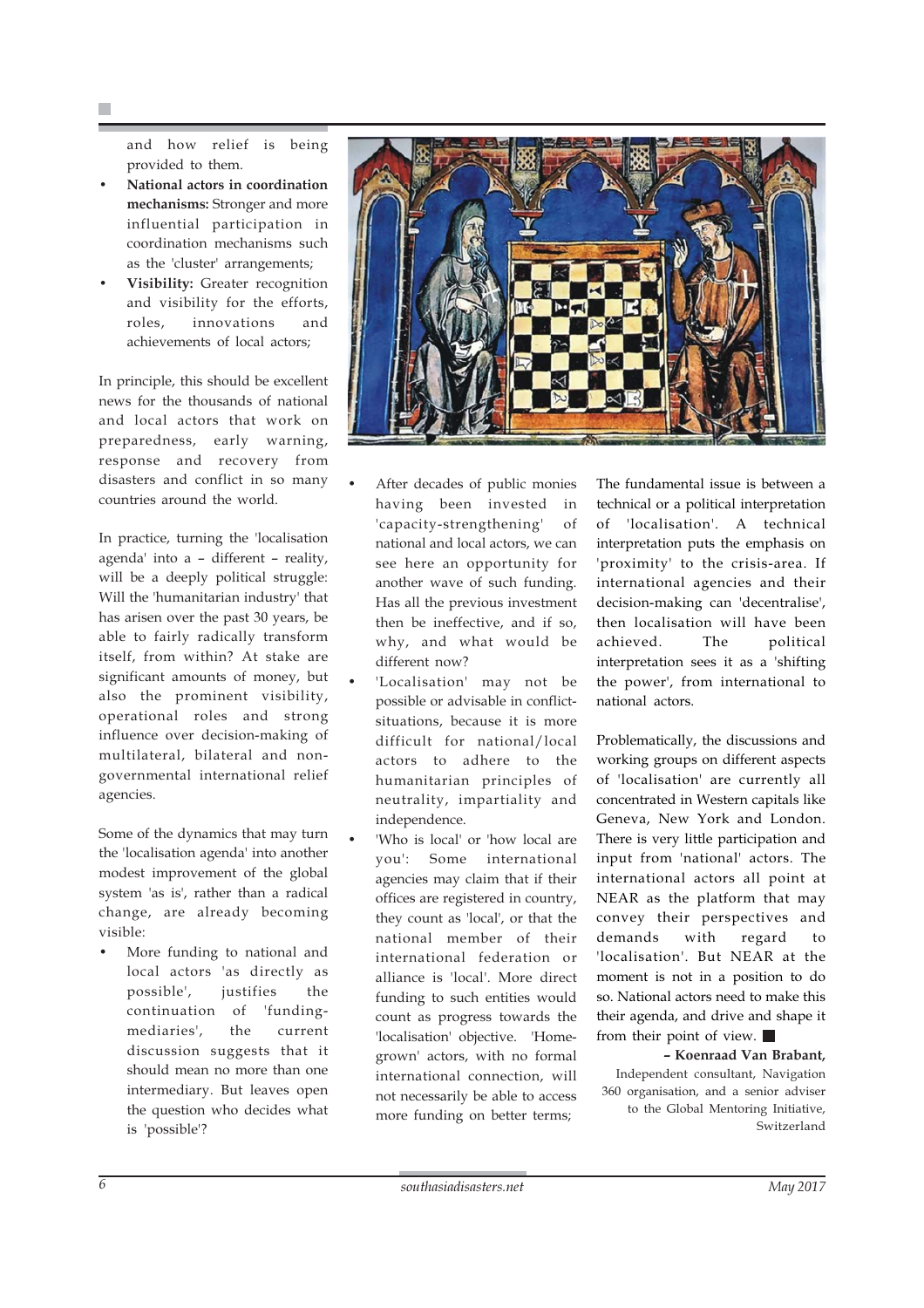### BUILDING BACK BETTER

## Planning and Recovery in Nepal: Key Local **Concepts**

**I** earthquake of a 7.6 magnitude hit **T** mmediately after the devastating Nepal on 25th April 2015, Government of Nepal, through its cabinet decision, entrusted National Planning Commission (NPC) to take the lead in the preparation Post Disaster Needs Assessment (PDNA) report. NPC, as a lead, mobilized the financial and technical resources of and sought inputs from the government agencies, development partners, national professional organizations, I(NGOs), parliamentarians and the community organizations of the affected geographical areas to produce a widely accepted single PDNA report, that later generated more than four billion US \$ from the bilateral and multilateral development partners. NPC also prepared the institutional framework of National Reconstruction Authority (NRA) and formulated National Reconstruction Policy. Currently, NRA is in driving seat and implementing reconstruction and recovery programs. The beneficiary survey during the initial months of NRA ascertained the death, injury and damage related data as follows-Death 8790, Injured 22300, Complete damaged house 0.8 Million, Partial damage 0.2 Million, School building 7923, Health institutions 1100, and Archaeological heritage 700.

With the above short background information, let me outline some of the key concepts that have guided the national planning and recovery in Nepal.

i. Taking lessons from the other earthquake hit countries, Nepal prepared its PDNA and reconstruction policy by itself. Because this only could adequately address the national need and give freedom to plan as per the national interest.

- ii. Nepal is very committed to pursue "Plan centrally but implement collectively" meaning all the participating institutions can work independently but under the national framework and guidance. This could only serve the national goal of build back better and no one affected is left behind.
- iii. Reconstruction should also be taken as an opportunity to enhance national capacity to build modern Nepal. Reconstruction should empower. therefore, communities to take control of their recovery, facilitated through the Owner Driven Reconstruction approach. Local labor, materials and earthquake resistant technologies will be used for reconstruction. Reconstruction should apply "integrated safer settlement" principles. Reconstruction should become a vehicle for building long-term community resilience. The practice of reconstruction should be expanded to other parts of the country to make Nepal earthquake resilient.
- iv. Reconstruction should address the specific needs of the diverse communities and settlements. Local people should get first

priority in employment opportunities. The affected families should receive uniform assistance by standard. The resettlement would be a last choice. If people are resettled, they should be provided with livelihood opportunities.

v. Reconstruction should strengthen the local economy by providing an opportunity for the poor to upgrade their overall living and economic conditions. Reconstruction should follow sustainable and environmentally sound processes.

These concepts are being translated into action through various programs and directives. However, the NRA is facing challenges in every step but moving ahead overcoming them over time. This has slowed down the process. Mistrust among the major political parties and frequent changes in the government leading to frequent turnover of key staff in and even leadership of NRA has further negatively impacted the progress in reconstruction. NRA, though envisaged very powerful and independent in planning and implementation of reconstruction, has not been able to perform in practice as mandated. This has resulted in slow progress. The slow progress, however, does not mean that the concepts guiding the reconstruction were wrong. The need is to enforce what is envisaged in a coordinated and effective way

### – Dr. Govind Nepal, Member, National Planning

Commission, Government of Nepal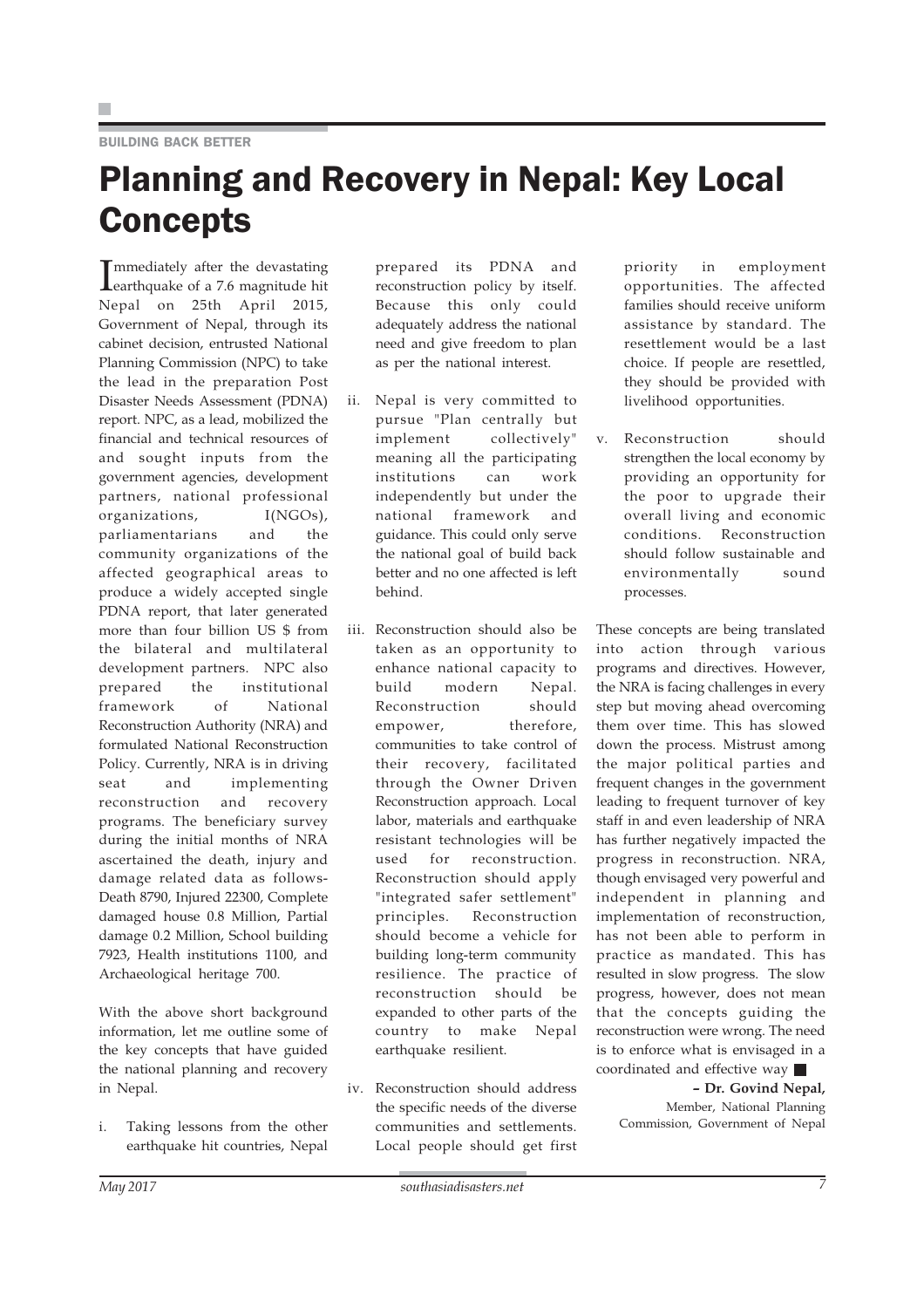DROUGHT MANAGEMENT IN INDIA

# Drought Policy in India: An Alternative Paradigm

"The Problem is not lack of Resources or Capability, but the lack of will" – Bal Gangadhar Tilak

**W** ater dynamics play an important role in human life. The water dynamics depends on two aspects, namely, availability of and access to water. It may happen that in the absence of proper technology, the available water cannot be utilized. There is also a possibility that the water accessibility may not be similarly distributed among households in a particular place or region. Therefore, not only is the availability of water, but access to it is also important. Availability of water is more important than the access to water, because water use technology depends on human intervention, but the availability of water totally depends entirely on nature. And, nature has its own mechanism through which she controls the availability of water across the world.

Drought and flood are two phenomena which seriously affect the availability of water at any place. Nowadays, world and the countries like India are facing serious challenges related to drought. The phenomenon of climate change has made this challenge even more severe. To tackle the challenge of drought, the government has started various initiatives. Overall, one can find that drought policy in India has shifted from drought mitigation strategies towards drought management strategies in post-1987 era.

The Government has adopted a multi targeting approach to manage the droughts in India, including dry land region programme, reviving the traditional water harvesting techniques and water use systems, integrated farming system, employment generation programs (MNREGA), ensuring supply of drinking water and entitlement for food as part of the PDS system, extension of irrigation facilities and encouraging micro-irrigation e.g. drip and sprinkler irrigation, improved forecasting techniques, etc. But the Marathwada crisis attracted the attention on how the field of water management is still inadequate in dealing with extreme weather events such as insufficient rainfall. In spite of increased investment on water management, the situation has not improved much. One cannot ignore the fact that the low community participation and corruption have made this task unbearable and unachievable (ex. Case of Maharashtra).

The Supreme Court on 11<sup>th</sup> May 2016 raised serious question on the present drought management policies in India and in the states, and directed the government to abandon the existing system and evolve a transparent, rules-based framework. The court also directed the Union government to set up a National Disaster Mitigation Fund within three months. The court asked the Centre to use modern technology for early determination of drought and take into account humanitarian factors such as migration, suicides and the plight of women and children while formulating policies.

Here, the challenge lies in deciding on a course of action to be taken by the government to make India a drought resilient country. Region specific (such as agro-ecological specific) ground water use and control policy considering optimal

balance between the use of water in agriculture and non-agricultural activities should be developed in the case of India. A region-wise ground water recharge policy should be developed under effective and modern monitoring network.

Global warming fuelled rising temperatures have led to an increase in the exploitation of resources. The Fourteenth finance commission recommendations have already tried to incorporate this issue; tree plantation at war footing should be done in India to reduce the impact of rise in temperatures. The inclusion of farmers inside the umbrella of financial services such as insurance and banking is also a necessary prerequisite for reducing the burden on those farmers who entirely depend upon nature.

Finally, an accurate and precise forecasting of rainfall using modern technology can minimise the risks associated with drought and reduces loss of lives, livelihood and assets.

The above points give an idea that while formulating short, medium and long term drought management plan, three pillars including, prevention, preparedness and mitigation measures should be considered. Climate and resource centric sensitisation measures should be taken by the government, including climate and resource centric practices in the syllabus of school education. This may reduce the expenditure on control mechanism.

– Aviral Pandey,

Assistant Professor, A N Sinha Institute of Social Studies, Patna, Bihar, India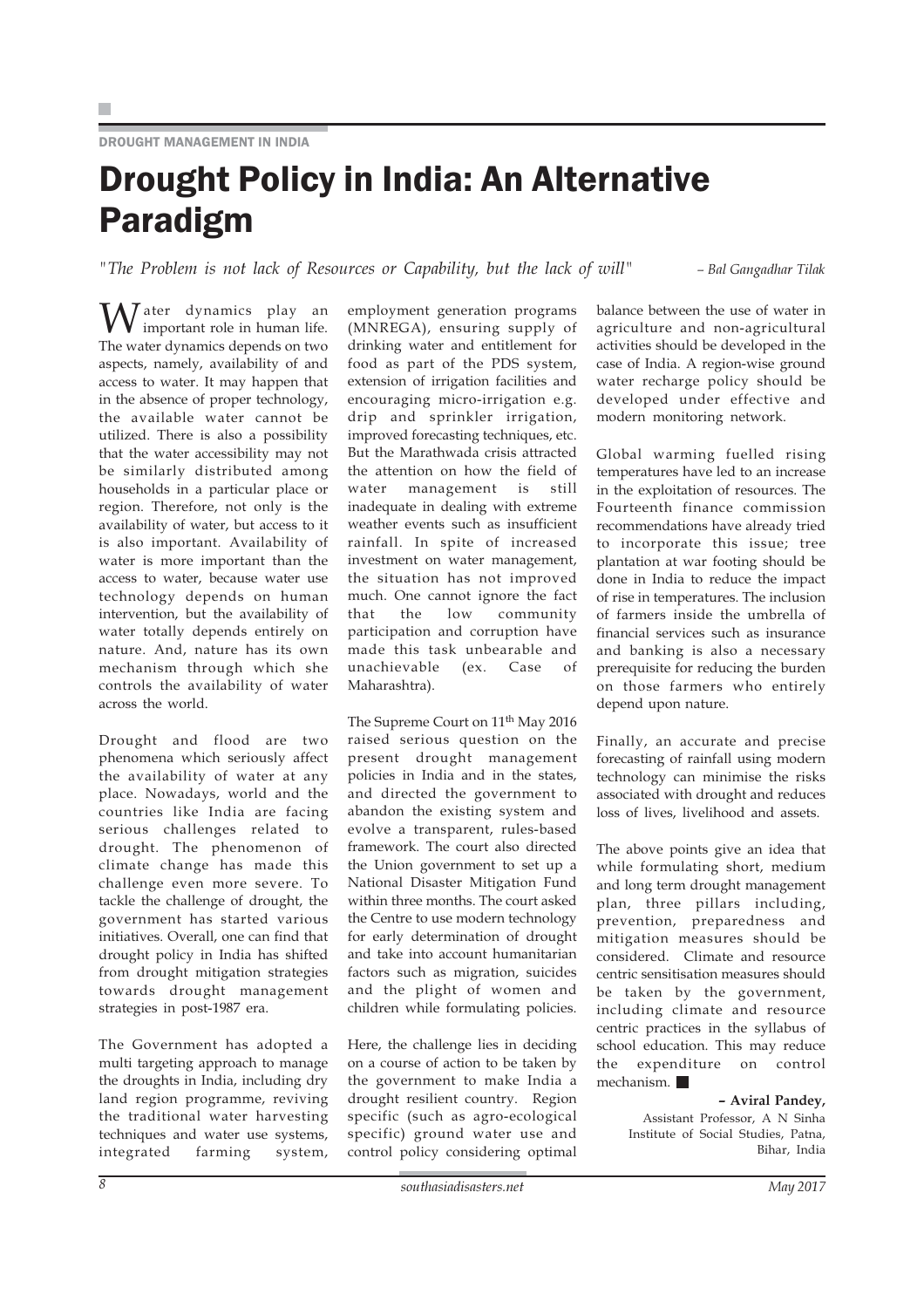#### URBAN PLANNING FOR RESILIENCE

## Risk Reduction in Informal Housing within Cities through Digital Tools

Since the earthquake in Nepal last<br>year, an oft repeated observation has been that 'earthquakes don't kill, buildings do.' A large part of the cities in global South today are made of self-built incremental housing which, while providing affordable housing to millions, suffer from poor construction quality and lack seismic safety. These lowincome settlements are the most vulnerable to natural hazards such as earthquakes or climate change induced stresses. Their socioeconomic status drastically deteriorates their resilience, without any safety net. In India, more than 38 cities with over half a million inhabitants fall in seismic zones II to V, V being the highest (UNDP, 2002). Mapping DRR requires the facilitation of safe and good quality construction to be able to build the resilience of weaker community's pre-disaster.

At mHS CITY LAB, we have identified the main reasons behind poor structures as the lack of access to construction technical expertise and lack of monitoring mechanisms.

While the improvements in land titling and financial inclusion have enabled low-income households to invest in permanent structures, the quality remains hazardous in absence of technical knowledge. In 2009, with the support of the Michael & Susan Dell Foundation, a technical service was offered with a loan by BASIX, a partner MFI. It involved mHS providing door-to-door construction drawings & site supervision at a nominal fee of 3.5% of loan. The pilot successfully demonstrated that the users valued technical assistance, if given access. For mHS, the high cost of R&D and delivery of professional expertise was prohibitive to scaling up. We decided to overcome this by leveraging technology in parallel with the government's current initiative 'Digital India' aimed at a digital transformation of the country. India had over 1 billion mobile users in 2016 (1 in 5 using smartphones), with the cost of android devices projected at only 20 USD by 2020. Internet access is becoming more affordable with stronger 3G & 4G networks reaching the main cities, making mobile internet platforms the core of our project.

We have been looking at ways of bridging the socio-economic divide between poor communities and technical assistance through the medium of digital platforms such as mobile apps and a network of Ekiosks at local NGO centres within informal settlements. We envision a series of digital tools to create awareness on best construction practices and provide low-income communities access to design and technical assistance. The first service we have prototyped and are testing as a pilot in partnership with Saath Charitable Trust at Ahmedabad is a cost estimate calculator. The tool will provide practical information to guide users in pre-construction phase and track their finances linked to stages of construction. Based on six simple user inputs: location, type and size of plot, number of floors, sanitation configuration and quality of finishing, the responsive service will generate detailed information of material quantities, costs, required labor and project timelines. It will also communicate 10 key messages that we have identified on main construction mistakes to avoid in order to improve the quality and safety of structures.

A house is the most valuable asset, especially in lower income communities. Investing in safe structures, thus, should be key in building financial stability of households. After the setback to the Microfinance industry in India in 2011, today there is renewed interest in serving the untapped market of low-income housing by the Micro Finance Institutions (MFI) and Housing Finance Companies(HFC). With a growth of 60% in just the last year (PTI, 2016), they can be key stakeholders in ensuring a better quality of construction for DRR by providing access to financial assistance. At the same time, access to construction and monitoring knowledge, through easy to use tools, could greatly facilitate the loan evaluation, monitoring and disbursement processes of MFIs. Material suppliers such as cement companies are other stakeholders that need to be involved to achieve impact at scale to be able to dramatically improve the incremental construction ecosystem in Indian cities.

– Marco Ferrario and Swati Janu, mHS City Lab, New Delhi

- 1. Desai, A. (2014). Financing Affordable Housing for the Low-Income in Urban India. Social Impact Research Experience Journal (SIRE).
- 2. Neves, S. O., & Amado, M. (2014). Incremental Housing as a method to the Sustainable Habitat.  $30<sup>th</sup>$ International Plea Conference. Ahmedabad.
- 3. PTI. (2016, September 15). Money Control. Retrieved November 12, 2016, from Microfinance industry clocked 60% growth in FY16: http:/ /www.moneycontrol.com/news/ business/microfinance-industryclocked-60-growthfy16\_ 7455581.html
- 4. UNDP. (2002) Urban Earthquake Vulnerability Reduction Project.

References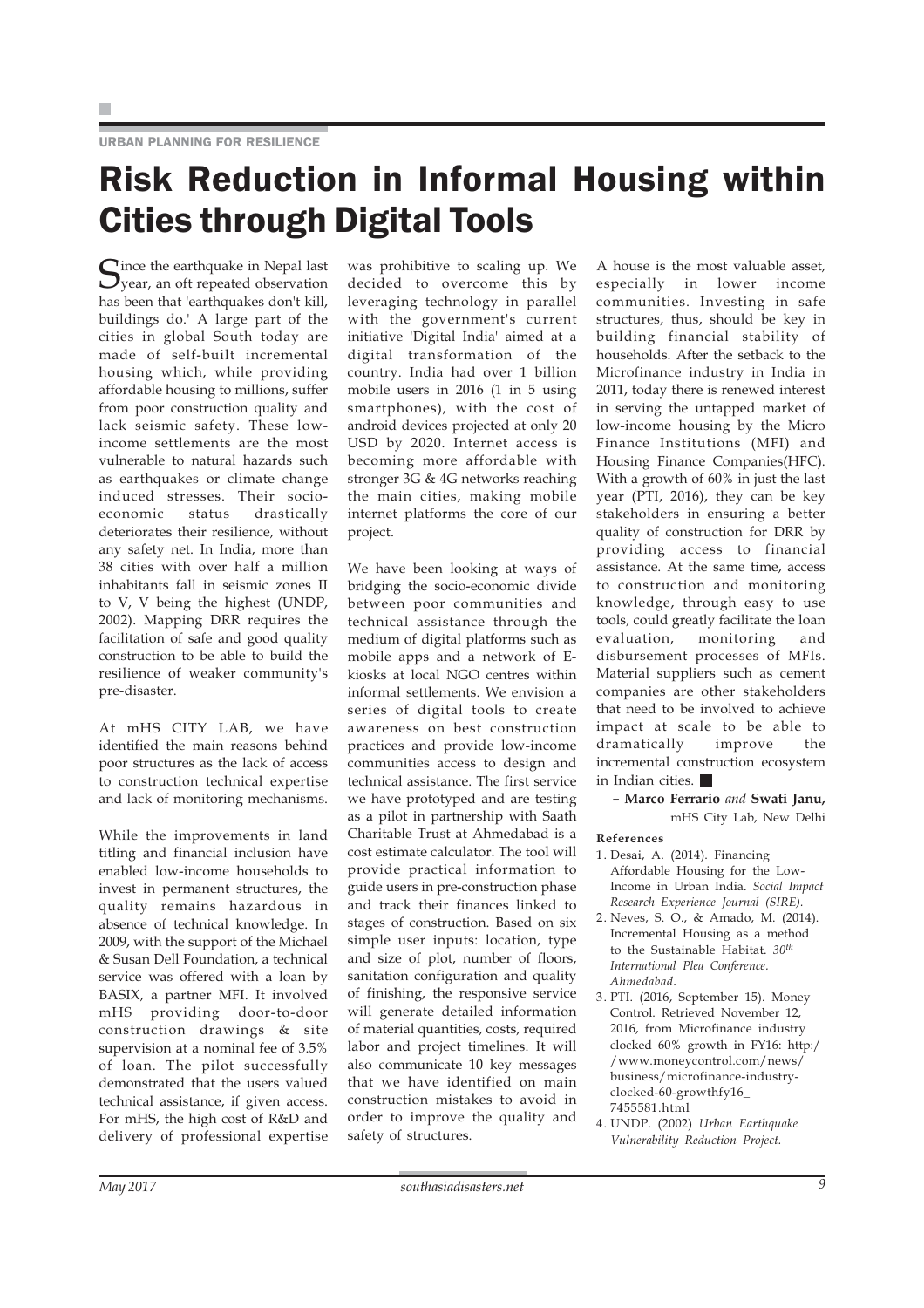### RISK TRANSFER FOR RESILIENCE

### Crop Insurance for Better Uptake

Improved correlation between Losses and Payouts in Index Insurance, and Quantifying the cost of Climate Change

The livelihood of most people in<br>developing and emerging countries depends on rain-fed agriculture. Insufficient rainfall occasions lower crop yields and/or increased irrigation costs. Not only insufficient rainfall, but also too much and untimely rainfall can lead to high losses. Other weather events such as high temperature, frost, strong winds, hailstorms etc. add to farmers' risk.

Traditional crop insurance failed due to many reasons: cumbersome and expensive loss assessments, and an incentive for famers to accept payouts rather than trying to mitigate losses (so-called moral hazard). This led to the development of parametric insurance, in which proxies correlated with farm losses trigger compensation. In the areayield approach crop losses are estimated by comparing areaaverages of crop yields of previous seasons with the insured season. This insurance fails when historical yield data are unavailable or yield estimates are inaccurate due to monitoring constraints.

Weather index insurance describes the relationships between crop output and weather parameters. However, insufficient density of weather stations, poor index design and neglecting reasons for loss other than weather related led to basis risk (namely a mismatch between losses and payouts) and farmers' dislike of such crop insurance.



While the introduction of parametric/index insurance has resolved some challenges on the supply side, voluntary uptake by farmers has remained low even with high subsidies to premiums. Moreover, many farmers insured only when obliged to use insurance as collateral for moneylenders when they took institutional loans for agricultural inputs.

Remedying this situation requires a different approach to engagement with farmers and an improved design of the index to reduce basis risk. In the RES–RISK project (implemented by MIA and BASIX with funding by Swiss Agency for Development and Cooperation SDC), we developed a peer-to-peer farmer-centric approach which implicated the community in package design, awareness creation, community mobilization, enrolment and claim disbursement.

We call our new index CCC or Climate Cost of Cultivation. CCC takes account of several climatic variables (rather than only rainfall) and nonclimatic parameters (e.g. soil type, topography, tillage operations). CCC is based on algorithms to quantify the added cost to farmers of the estimated combined impact of climate change on (i) insufficient rain leading to additional irrigation costs; (ii) excess water leading to drainage costs (as a proxy to crop loss) and (iii) high temperatures leading to yield loss.

The first novelty of CCC is that it considers soil moisture at root level as the major indicator for plant growth taking into account multiple climatic parameters as well as relevant non-climatic parameters. The second novelty of CCC is that it quantifies the estimated share of the risk to farmers due to climatic changes over

1 Jangle N, Mehra M, Dror DM (2016). Climate Cost of Cultivation: a method to quantify the added cost to farmers of climatechange, illustrated in rural India. The Geneva Papers on Risk and Insurance. 41, 280-306. doi:10.1057/gpp.2016.6.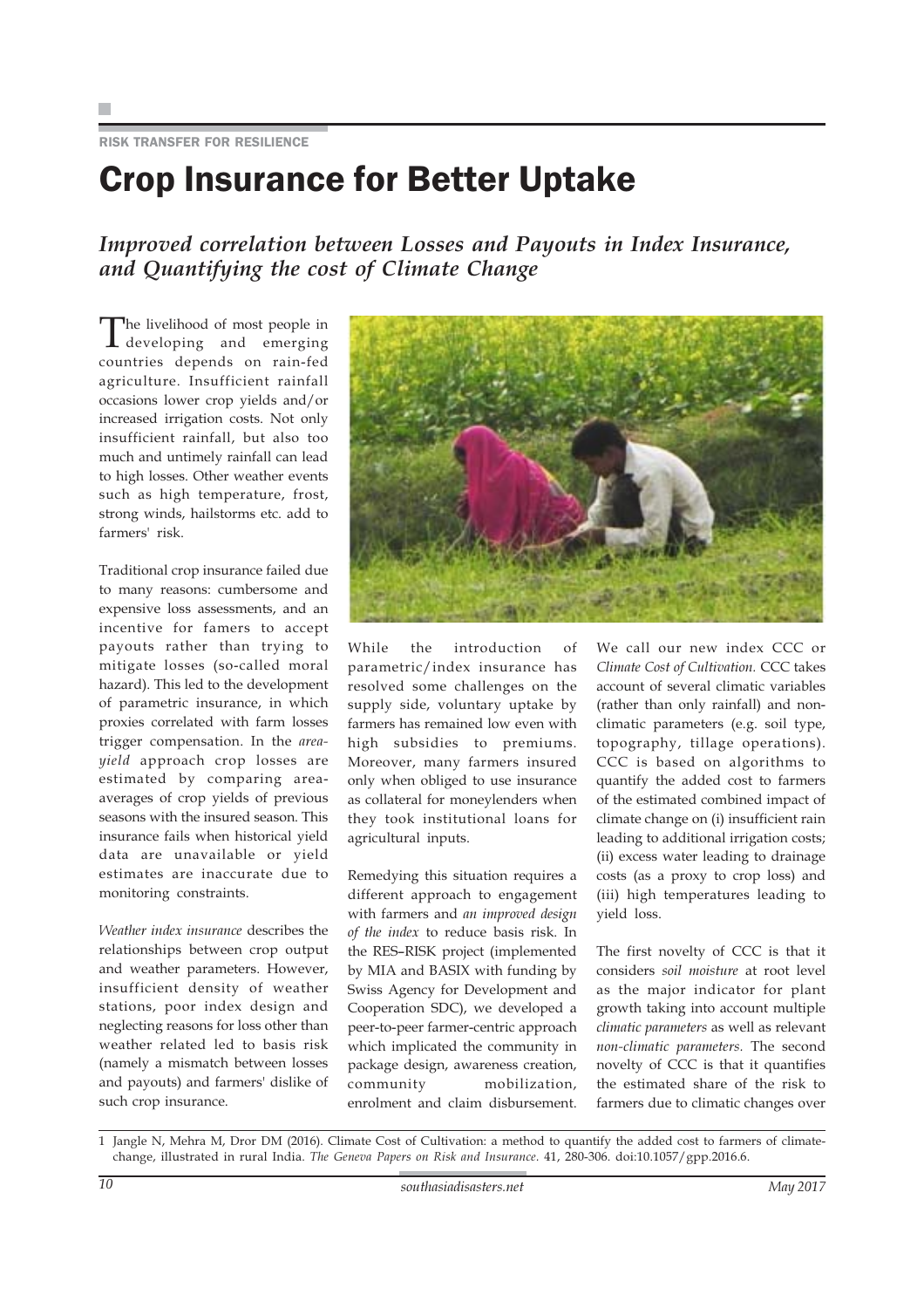time. This quantum makes it possible to implement the principle of "polluter-pays", whereby farmers that did not pollute the atmosphere should not pay for the consequences.

The efficiency of CCC has been examined by comparing it to Typical Index Insurance (TII) as implemented for winter wheat in Bihar, and both indices to wheat yield and cost of cultivation data published by the Government of India. The correlation of CCC payouts with actual yield losses is improved by a factor of ~3.8 over TII results (74.1%, compared to 19.6%) reducing basis risk significantly. The CCC index could be applied to other crops, seasons and locations with suitable calibration of data.

MIA's CCC index has been awarded the 2016 Shin Research Excellence Award by the International Insurance Society and The Geneva Association<sup>1</sup>; it has also received the "Best Paper Award" at the 20<sup>th</sup> Asian Actuarial Conference (November 2016). – Dr. David M. Dror, Chairman, Micro Insurance Academy and Exec Chairman, Social Re Consultancy

#### BUILDING BACK BETTER

### Increasing Resilience through Build Back **Better**

Experiences and lessons on<br>disaster recovery suggest that impacted communities can further increase resilience if they are prepared and better equipped to build back better.<sup>1</sup> By knowing the risk, communities can be better prepared by taking actions to strengthen recovery capacity and decision-making effectiveness prior to the onset of disaster. Based on the case studies, which are compiled at the International Recovery Platform (www.recoveryplatform.org), regardless of the type of disaster, recovery challenges generally pertain to policies and strategies, institutional arrangements, financing mechanisms, and implementation/ management of recovery process.<sup>2</sup> In addressing these challenges, IRP offers the following guidance for countries and communities to prepare to build back better, as anchored in Priority Four of the Sendai Framework for Disaster Risk Reduction:

• Develop an all-stakeholder, national-level disaster recovery framework (DRF)

- Enable and foster pre-disaster recovery planning (PDRP) efforts among all stakeholders • Institutionalize formal and inclusive processes and systems to effectively assess postdisaster damages and needs to formulate broad recovery strategies
- Institute or strengthen policies, laws, and programs that promote, guide, and support build back better in both the public and private sectors, at various levels.

The DRF provides the structure and context required by active stakeholders in recovery planning and operations. PDRP, especially if supported by pre-event research and agreements, helps identify and address functional requirements and resource needs. Effective assessments of damages and needs along with policies and laws to promote recovery — whether through the provision of human, financial, or other resources, or by promoting

and mandating risk-aware, climateadaptive, and development-focused recovery goals — help facilitate community resilience through build back better.

In view of this, the common areas for capacity strengthening to facilitate build back better include information gathering, governance, coordination, funding, human resources, communication, policy and legal frameworks, service delivery, and monitoring and evaluation. In many countries, this means strengthening of recoveryfocused relationships, establishing planning and coordination mechanisms, introducing a recovery funding mechanism, and instituting effective information and communication systems. IRP offers specific guidance, based on global case studies, in all these areas.

> – Gerald Potutan, International Recovery Platform Secretariat, Japan

<sup>1</sup> Build back better is defined as "the use of the recovery, rehabilitation and reconstruction phases after a disaster to increase the resilience of nations and communities through integrating disaster risk reduction measures into the restoration of physical infrastructure and societal systems, and into the revitalization of livelihoods, economies, and the environment" based on the report of the open-ended inter-governmental expert working group on indicators and terminology relating to disaster risk reduction, December 1, 2016.

<sup>2</sup> See Guide to Developing Disaster Recovery Frameworks, https://www.gfdrr.org/sites/gfdrr/files/publication/DRF-Guide.pdf.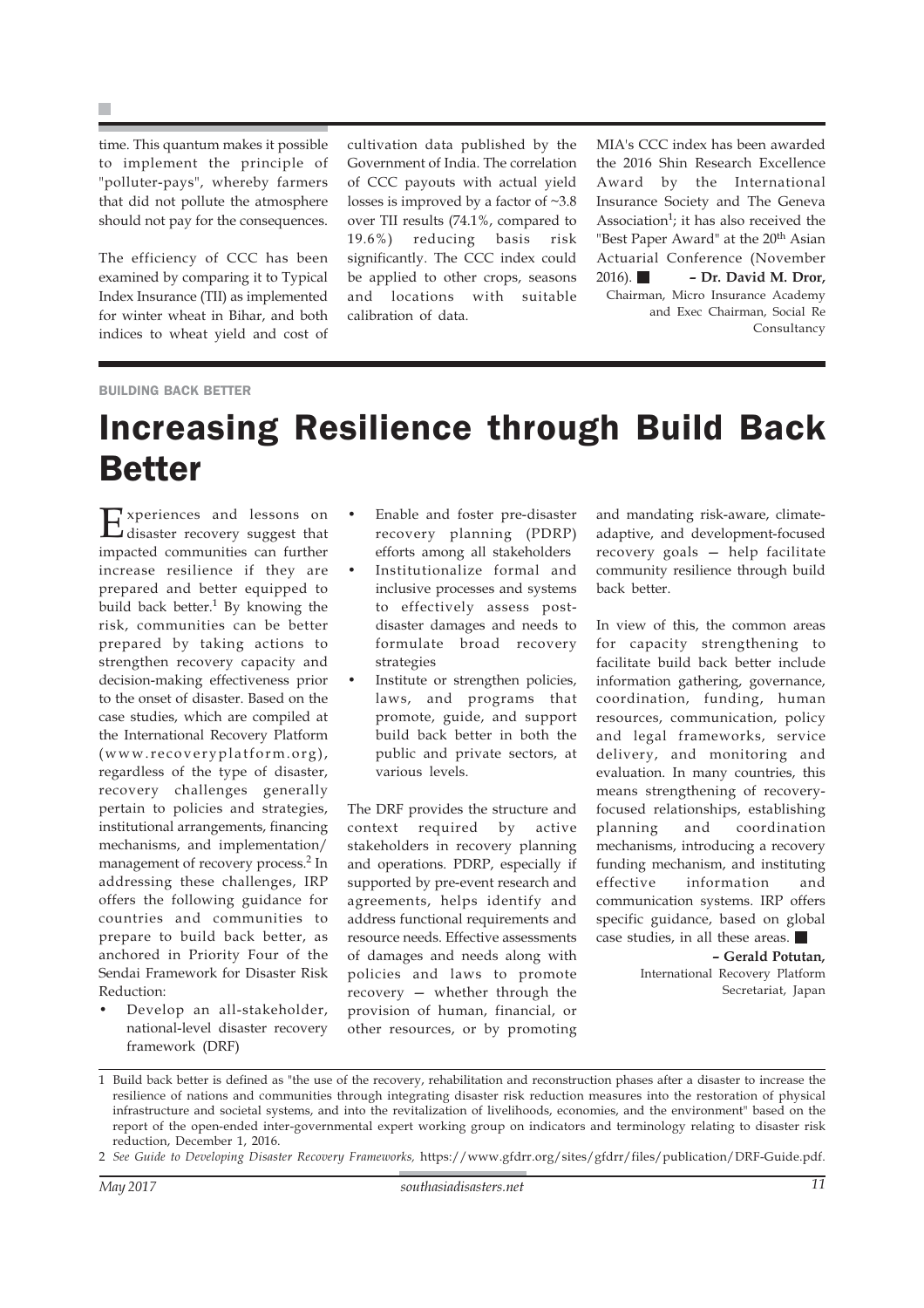### CASE STUDY

## Urban Disaster Risk Reduction in Humanitarian Response

**T**oday the world's urban<br>population stands at about 3.9 billion with over 1 billion residing in informal settlements. Half of the world's estimated 10.5 million refugees and at least 13 million IDPs were thought to be in urban areas (2012). Majority of the world's urban population resides in secondary cities or downtown areas of any big cities which are more vulnerable to disaster due to poor infrastructure, finance and governance. Urban contexts are complex and challenging and in disasters the situation becomes more complicated. In recent past, humanitarian responses like the Kashmir flood of 2014 (Srinagar) and Tamilnadu flood (Chennai city) of 2015, Oxfam India experienced many of such challenges.

In 2014, Kashmir faced the worst floods of the century where the Capital city Srinagar was impacted heavily. Due to the poor preparedness and limited experience of such intensity disaster, the government machinery collapsed and most critical lifesaving infrastructures like hospitals, markets, etc. were adversely affected. Many hospitals in Srinagar city remained non–functional even after the water receded because of the damage to main water supply system. The urban colonies become inaccessible due the deposition of heavy sludge carried by the flood water. A rapid assessment in Srinagar city suggested immediate restoration of water supply system in important hospitals and debris cleaning work in some low-lying pockets of the city. Therefore, the public health engineering work in Srinagar urban areas were focused on restoring water supply systems in hospitals as an emergency measure so that they were able to function immediately & provide



lifesaving support to urban community. Oxfam's water system rehabilitation work in Lal Dew Hospital included repair and restoration of damaged plate settlers. In addition, 26 other water systems that were rehabilitated in public institutions including hospitals.

In 2015, during the Chennai floods the complexity was similar to Srinagar but the local administration was more active and was prepared to address the initial lifesaving humanitarian assistance to the flood affected community but there were critical needs observed in terms of food security and livelihood restoration in the slum areas of Chennai city. There was major effect on the wage, income and earnings of the informal sector. The cash based household economy of the slum community and rapid restoration of the urban market directed Oxfam to do cash intervention targeting the most vulnerable.

Therefore, urban disasters are very dynamic in nature and typical relief intervention and risk reduction

measures may not be entirely effective. Based on the learning from previous emergency responses, Oxfam India is focussing more on market based interventions and cash transfer initiatives in urban settings. From the Kashmir response, we learnt the importance of developing urban focused assessment methodologies, hazard vulnerability and capacity assessments of important lifesaving infrastructures and need of contingency planning and Standard Operating Procedures (SOP) for the key government service providers. Recently in Tamil Nadu, Oxfam conducted a Pre-Crisis Market Mapping and analysis (PCEMMA) selecting Rice and Sanitary Pads as critical products and outcome suggested the cash/voucher intervention as response options instead of aid delivery wherever local markets are functional. This is recognized as important to ensure the principle of 'DO-NO-HARM'. Maximum usage of ICT in urban setting is also important to increase efficiency and ensure high level of accountability towards vulnerable community. – Bhaswar Banerjee, Oxfam India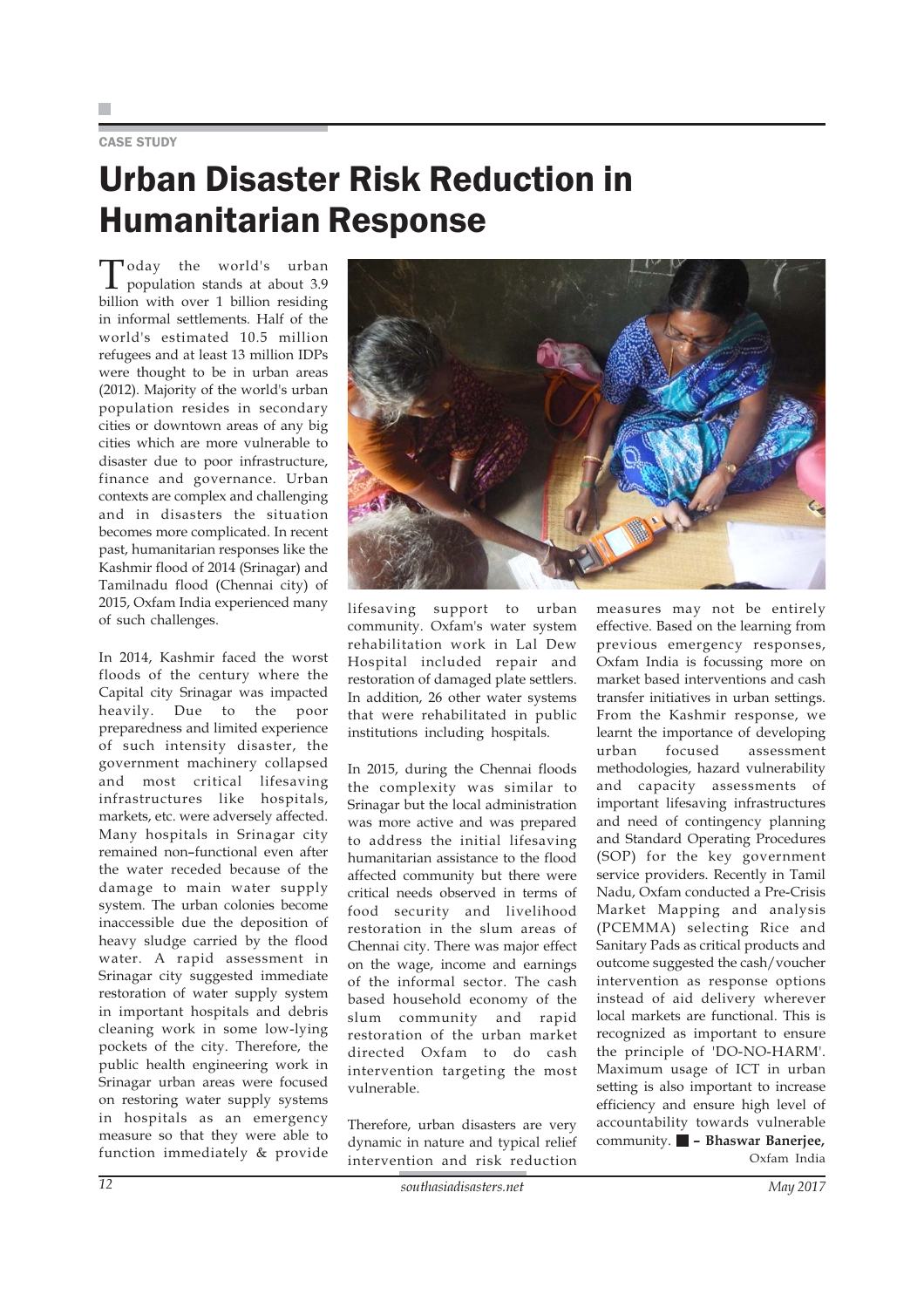### URBAN RESILIENCE

### Why there can be no Universal Minimum Standards for Cities!

Cities today face unprecedented<br>and historic challenges not only in playing their traditional roles as places of 'opportunity' and 'possibility' but more critically, in having to take on the unaccustomed role of becoming places of 'refuge' and 'shelter' for mass displacements of people fleeing the aftermath of conflicts, natural disasters, and environmental catastrophes.

This is a role that cities with their inherent complexities and multiple challenges have struggled to take on, given the already myriad and disparate demands on their resources, services and absorption capacities. Cities have traditionally been magnets for rural-urban migration, for people seeking to improve their lives and livelihoods through access to better economic opportunities, but these migration numbers stand in stark contrast to the sheer scale and volume of the numbers of crisis-affected people now relocating to cities in search of safety and security.

Even more worryingly, cities today are a growing locus for urban conventional and guerrilla warfare as we have seen in Syria and Iraq. These new realities have created challenges for humanitarian and urban development practitioners alike to find contextuallyappropriate and inclusive approaches, both for expanding and improving urban services and infrastructure to meet the needs of the displaced and the dispossessed within a volatile and fast-changing urban arena while at the same time, to maintain and enhance the resilience of over-stretched complex urban systems and processes.

The search for best practices and appropriate standards has so far, failed to fully capture the integrated, inter-linking nature of urban systems of production, consumption, service delivery and governance, and the overlapping and hugely diverse identities, cultures, needs, and opportunities to be found in a city, each demanding equal rights of use and access.

Therefore, the notion of applying universal standards and benchmarks to meeting both humanitarian and urban development needs in the urban context seems somewhat futile. However, what can be taken as an irrevocable universal standard is the need to strictly uphold rightsbased approaches: the right to (safe and nutritious) food, to adequate shelter, clean water and sanitation, to basic education and health, and to information, amongst other things. Every citizen of a city, whether a long-term resident or newly arrived, has the right to make efforts to meet these needs in order

Vulnerability and capacity assessment (VCA) frameworks can be used to identify and assess a wide range of risks and hazards, capacities and capabilities faced by urban dwellers, and through an inclusive and participatory process, to better understand the coping and survival strategies used by multiple stakeholders to mitigate, respond to and recover from shocks and crises.

to survive. For practitioners to address these multiple, sometimes conflicting needs in ways that are equitable, inclusive, appropriate and resilient there is a dire need to improve our understanding of local urban realities. Vulnerability and capacity assessment (VCA) frameworks can be used to identify and assess a wide range of risks and hazards, capacities and capabilities (ranging from economic, political, socio-cultural, physical assets, to social networks etc.) faced by urban dwellers, and through an inclusive and participatory process, to better understand the coping and survival strategies used by multiple stakeholders to mitigate, respond to and recover from shocks and crises. While most of these tools have their origins in disaster risk reduction and community-based disaster risk management activities in rural settings, in their examination of the different factors of vulnerability and risk faced by a specific community or household, they can offer useful pointers for conducting a similar exercise in specific crisis-affected locations in the urban context using 'locally contextualized' versions of these tools.

The urban 'condition' or the urban 'paradigm', as we have known it, needs some serious rethinking. The use of multi-disciplinary, contextspecific and 'localized' perspectives to truly understand the changing nature of the urban 'arena' has become imperative, especially as the urban 'arena' is where most of the present-day's humanitarian crises are being enacted.

#### – Joohi Haleem,

Humanitarian and development practitioner specialized in livelihoods and urban development, Brussels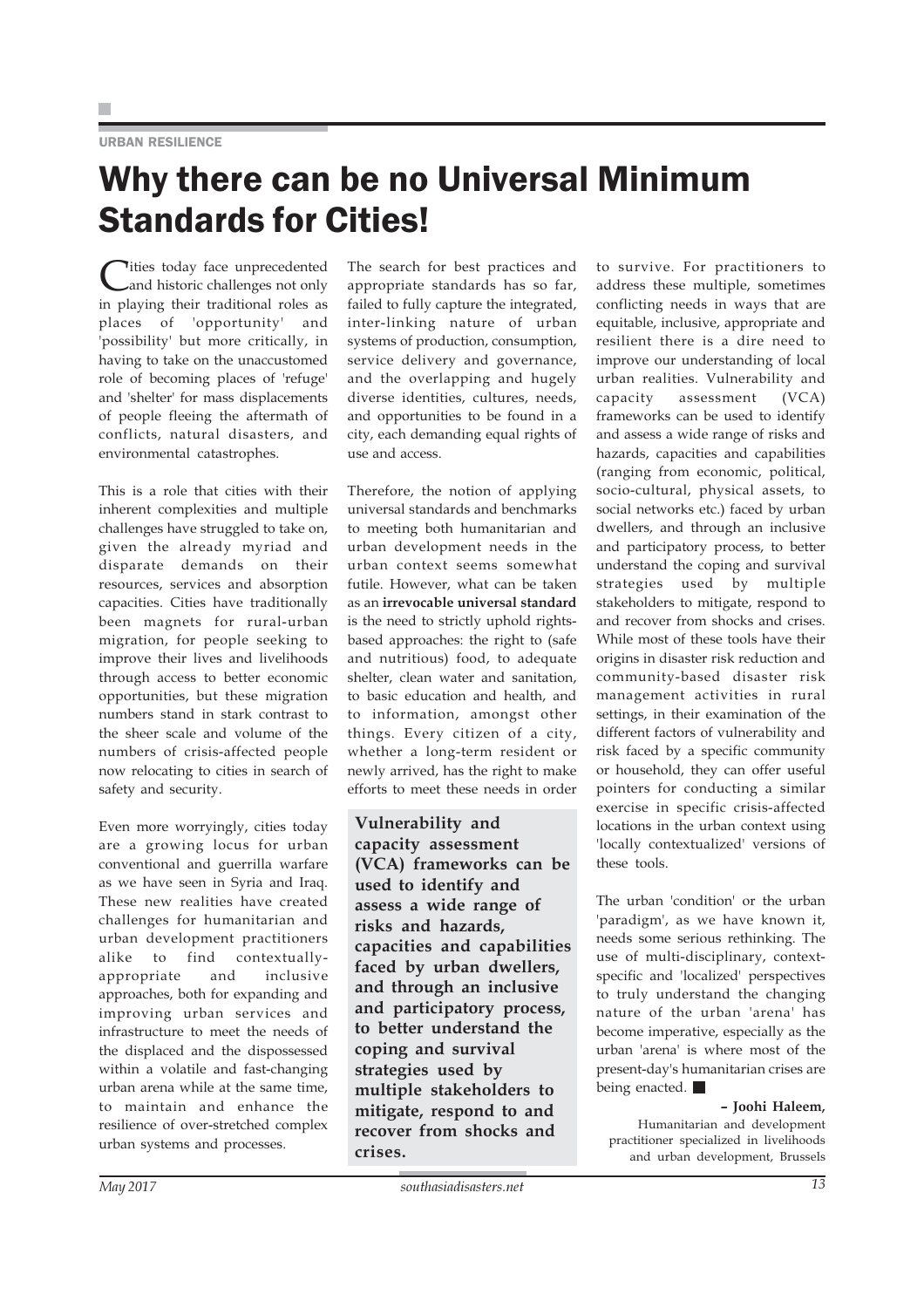HEATWAVE PLANNING

### Heatwave in Jabalpur: A View

 $A_{\text{off}}^{\text{Heat wave}^1}$  is defined in terms<br>terms intense heat, scorching temperature during the afternoon, average maximum temperature soaring above 40°C-42°C and without any sight of immediate relief.

The city of Jabalpur<sup>2</sup> situated in the central Indian State of Madhya Pradesh, with a humid subtropical climate, experiences maximum temperature crossing 45°C mostly during the month of May resulting in severe heatwave like condition. Due to climate change and rapid urbanization, the pattern has been changing slowly and steadily in the past couple of years; with the early onset of summer in the month of March and temperature maintaining a steady rise<sup>3</sup>. The situation needs a thorough review and pre-emptive measures have to be taken to save the lives of people as well as the animals. It becomes extremely difficult to survive during this prolonged heatwave situation.

Although the city of Jabalpur has been brought under the Smart City Project $<sup>4</sup>$ , the city continues to grapple</sup> with the problem of a falling water table<sup>5</sup>, lack of access to civil water supply and people's excessive dependence on individual boring water pumps. There are many

instances of irregular water supplies prevailing in the city outskirts where people get the local water supply in the interval of 3–4 days.

The issue of heatwave can not be addressed in silos, as we have seen multiple factors operating simultaneously that need a multipronged approach. The city needs a carefully crafted heatwave action plan $6$  taking cues from the cities of Ahmedabad<sup>7</sup>, Bhubaneshwar, Hazaribagh $8$  etc.

An early warning system as a Disaster Risk Reduction (DRR) mechanism should be in place focusing on information dissemination on a real time basis, the information should be in the local language with the last mile connectivity and active community participation. People need to be apprised of the dangers of heatwave such as heat stroke, heat cramps and heat exhaustion along with the preventive measures like avoiding going out in the afternoon, having plenty of water and keeping the oral rehydration solution handy.

The city needs a collective effort in terms of planning for the resources, execution of the projects such as The Smart City, where the District Administration works in tandem

1 http://www.ndma.gov.in/en/media-public-awareness/disaster/naturaldisaster/heat-wave.html

- 3 http://www.hindustantimes.com/india-news/worst-of-heatwave-yet-to-comebe-prepared-for-scorching-heat-from-april-to-june/storyuNRZtGWWWw6m2HTV9aO8sL.html
- 4 https://www.mygov.in/group-issue/smart-city-jabalpur-peoples-participation/

5 http://www.indiaenvironmentportal.org.in/content/15005/water-crisis-a-casestudy-of-jabalpur/

- 6 http://www.ndma.gov.in/images/guidelines/guidelines-heat-wave.pdf
- 7 http://www.thehindu.com/sci-tech/health/how-ahmedabad-beat-the-heat/ article17759591.ece
- 8 http://hazaribag.nic.in/Revenue/Disaster/ Heat%20Wave%20Action%20Plan.pdf

with the people, hospitals, schools, colleges, industries, informal sectors and the civil society organizations in a cohesive manner, with a citizen centric approach where the primary goal lies in the welfare of people living in every strata of the society.

– Sangita Goswami



SADR 2016

### Are We Building Back Better

This edition of the SADR concentrates on Build Back Better (BBB) and continues a Duryog Nivaran tradition of promoting new and alternative disaster management measures to improve resilience of vulnerable communities. It speaks of initiatives by citizens, the state and development practitioners in South Asian countries who have led the way in improving actions for rehabilitation and recovery in South Asia.

> For more information: http:// www.duryognivaran.org/

<sup>2</sup> https://en.wikipedia.org/wiki/Jabalpur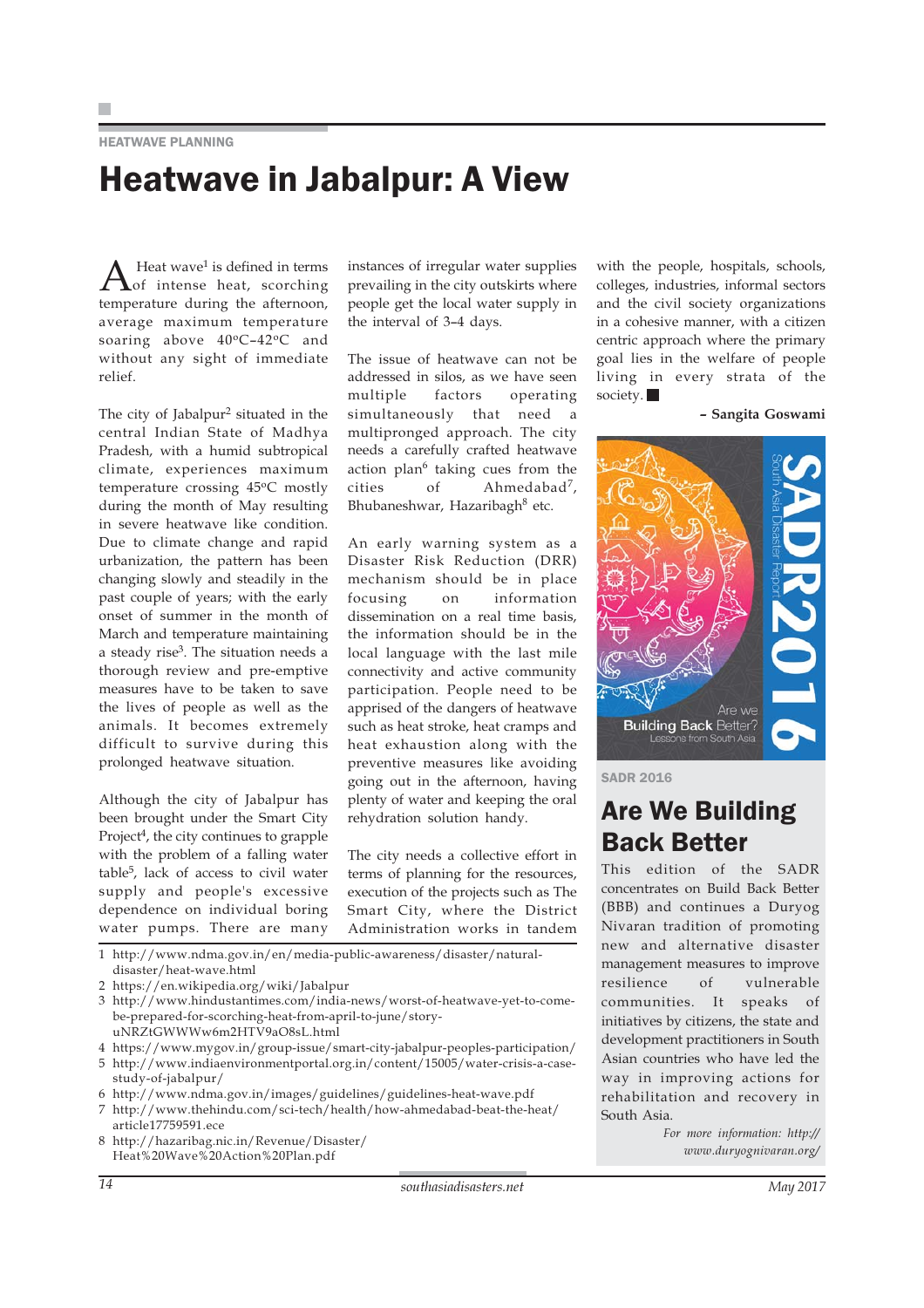BUILT ENVIRONMENT AND RESILIENCE

## The Role of Architects in Building Urban Disaster Resilience



Urban complexity and state of reconstruction six years after the earthquake, Port-au-Prince, Haiti.

Due to the vulnerability of low-<br>income neighbourhoods to natural hazards as well as the complexity to build back better after a disaster, there has been increasing support for the inclusion of built environment expertise in humanitarian action<sup>1</sup>. This paper explores the role of architects for enhancing urban disaster resilience2. It argues for experienced architects' abilities to address built environment vulnerability in

aiming for quality, to build on local capacity throughout design and construction processes and to support change in humanitarian practice.

### Addressing built Environment **Vulnerability**

Firstly, architects are professionals aiming for overall quality in the built environment and as a result contribute to addressing vulnerability. Ensuring building

quality is difficult and requires sufficient understanding in many domains. That multidisciplinary knowledge and experience architects have acquired underlie their capacity to develop lasting solutions and manage construction projects efficiently. Additionally, their competencies allow them to assess buildings in relation to their environment and exposed hazards, seek spatial functionality, use local materials and labour, and monitor

1 Sanderson, D., Kayden, J., Leis, J. (eds) 2016. Urban Disaster Resilience: New Dimensions from International Practice in the Built Environment, New York, Routledge.

2 For definitions and a case for resilience, see: IFRC 2016. World Disasters Report 2016: Resilience: saving lives today, investing for tomorrow, Geneva, International Federation of Red Cross and Red Crescent Societies.

3 Lee, J. Y. 2014. Framing Disaster Research as "Wicked" Design Problems. PhD in Architecture, University of Auckland.